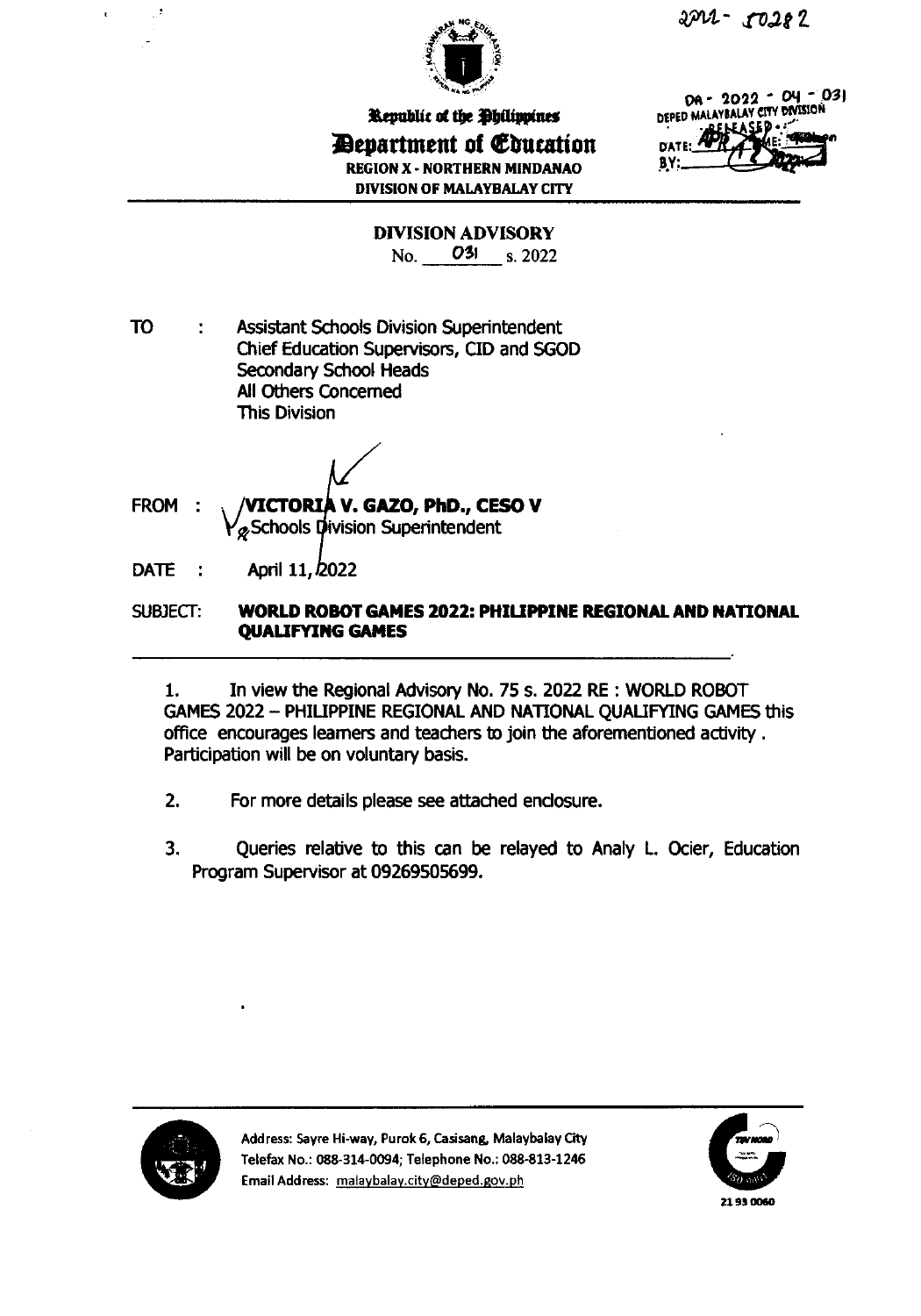|                                | $2022 - 49640$          |
|--------------------------------|-------------------------|
|                                | DEPARTMENT OF SOUCATION |
|                                |                         |
|                                | 1055                    |
| Republic of the Philippines    |                         |
| <b>Department of Education</b> | Date:<br>lBv:           |
| REGION X - NORTHERN MINDANAO   |                         |

#### Regional Advisory No. 35, s. 2022 March 31, 2022 Complying with DepEd Order No. 8, s. 2013, this Office issues this Advisory not for endorsement per DO 28, s. 2001, but for the information of DepEd officials, personnel/staff, and the concerned public. (Visit deped10.com)

#### WORLD ROBOT GAMES 2022 - PHILIPPINE REGIONAL AND NATIONAL OUALIFYING GAMES

The Philippine Robotics Team is inviting students and teachers to join the World Robot Games 2022 - Philippine Regional and National Qualifying Games from July 23 to August 30.

The participation of both public and private schools shall be on a voluntary basis. As such, the participants themselves shall shoulder any registration fees and travel/incidental expenses. Further, their participation shall be subject to the no-disruption-of-classes policy stipulated in DepEd Order No. 9, s. 2005 titled Instituting Measures to Increase Engaged Time-on-Task and Ensuring Compliance therewith, Section 3 of Republic Act No. 5546 (Policy on Contributions), and DepEd Order No. 66, s. 2017 (Policy on Off-Campus Activities).

Attached is the letter from the Philippine Robotics Team for reference.

For more information, please email at philippineroboticsteam@gmail.com.

This Office directs the immediate and wide dissemination of this Advisory.

ATCH: As stated To be indicated in the Perpetual Index der the following subjects: **ATIONS GAMES** 

CLMD/nick



DepEd Regional Office X, Zone 1, Upper Balulang, Cagayan de Oro City (088) 856-3932 | (088) 881-3137 | (088) 881-3031 Department of Education Region 10 region10@deped.gov.ph http://deped10.com

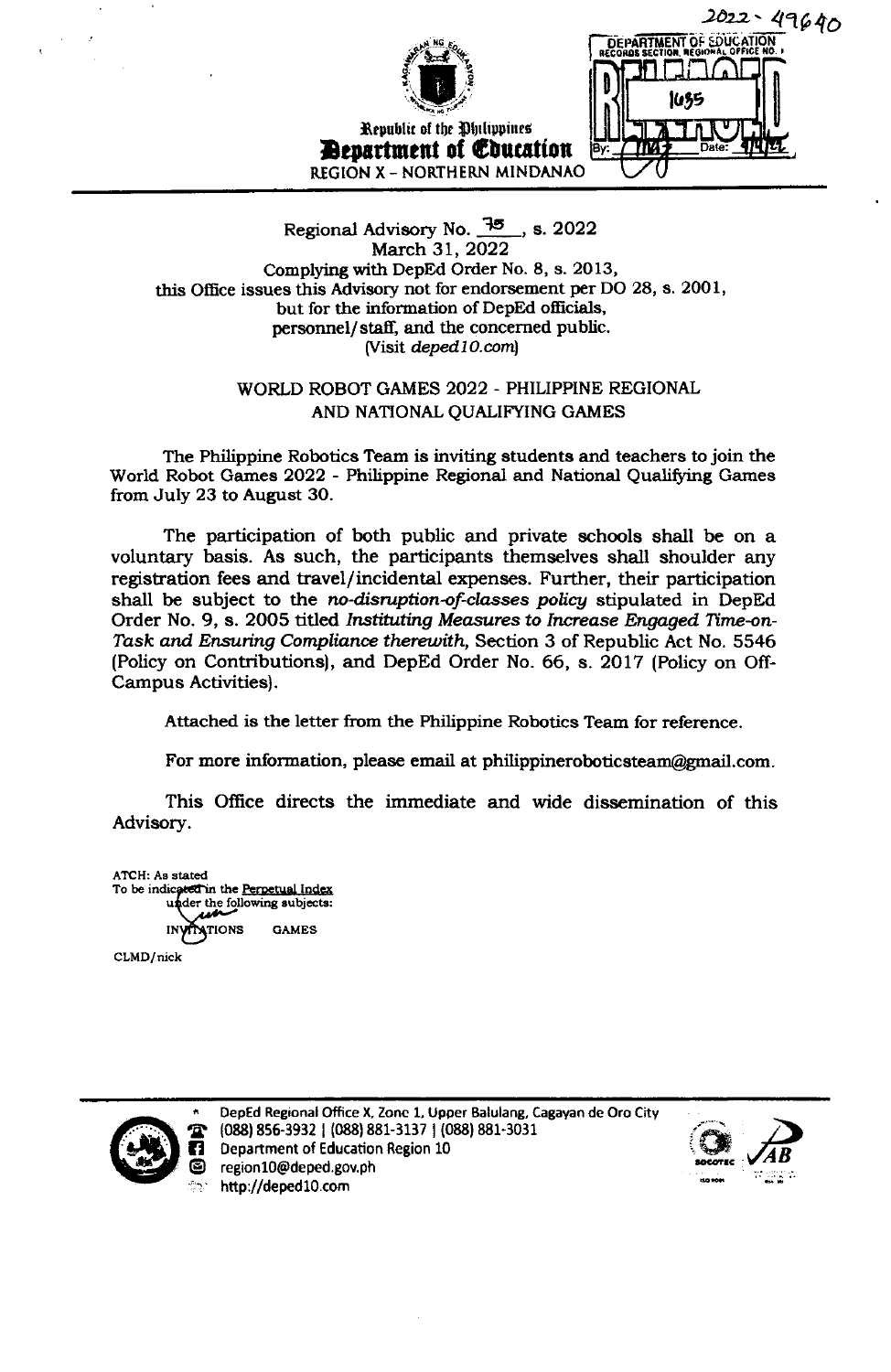### WORLD ROBOT GAMES 2022 PHILIPPINE QUALIFYING

ENER DIGITAL CITIES"

I

Regional & National Games

#### March 23, 2022

| 第 ○ 後

ld Flobot Ge

/

**e** t<br>C

al 3

ffi

 $!$  at  $\cdot$ 

'llta

1#"-

r:i-3

'' 'i;r ..

data science<br><sup>and technology corporation</sup>

OR. ARTURO B. BAYOCOT, CESO V, Regional Ditector

Deped Region X Masterson Avenue, Upper Bulalang Cagayan de Oro City

### Dear DR. BAYOCOT:

The Philippine Robotics Team for the World Robot Games is currently preparing delegates forthe 2022 World Robot Games - lnternational Championship, which will be held in Taiwan in December 2022.

The World Robot Games National Committee, in collaboration with Data Science and Technology Corporation, De La Salle Santiago Zobel School, Regional Partners, and Inex Robots, is pleased to invite students and teachers to participate in the upcoming World Robot Games Philippines-Regional & National Qualifying Games, which will take place from July 23 to August 30, 2022.

#### Objectives:

1) To improve learners' abillty to face and solve gamified challenges that simulate real-life unknown situations and difficulties.

2) To motivate students, parents, and teachers to work together to develop student talent for STEM college choices or careers.

3)To encourage students to take ownership oftheir own learning paths and achieve their own academic objectives.

There will be two levels prior to officially becoming part of the Philippine Robotics Team that will compete in the World Robot Games.

1) WRG Regional - players will compete online in the Line Tracing, Innovation, and One Minute Games categories. Players from the Regional level will advance to the National Level for ranking and determination of subsidy for the WRG lnternational. Players can also choose to take part in the F2F Sumobot which will take place at a Regional WRG Games Hub. The registration fee is paid on a per team and game categories. Please check out the game rates here: https://tinyurl.com/WRG2022PHI.

2) WRG National - only the winners from the WRG Regional will be part of the National Level players ranking. The WRG National is FREE, players at this level do not need to pay registration fee.



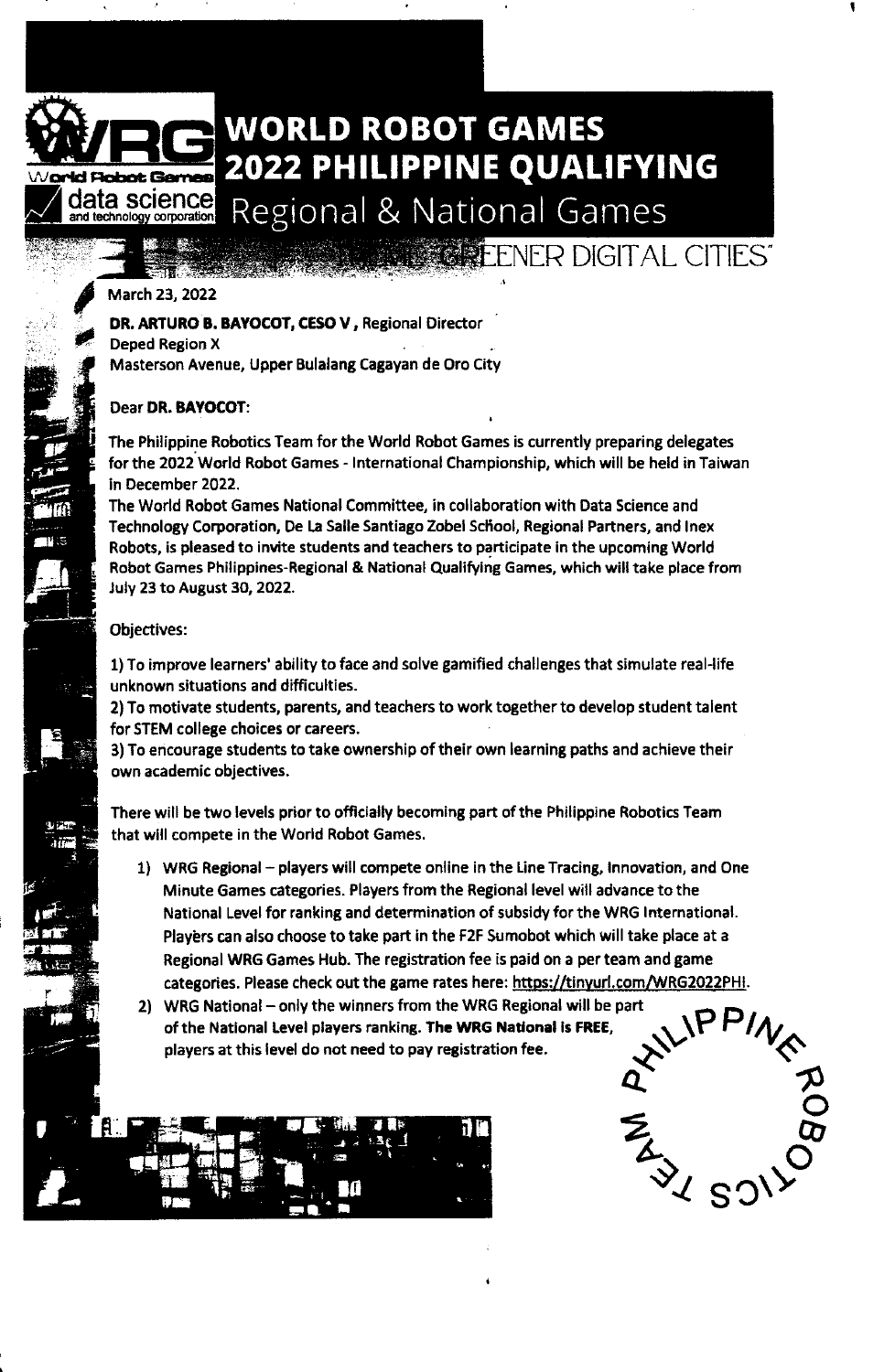

 $\overline{\phantom{a}}$ 

8F , الطريق $\mu$ 

**on**y is

 $\frac{1}{2}$ 

EF

i :i?J

 $\mu$  ,  $\alpha$ 

iifi

### WORLD ROBOT GAMES 2022 PHILIPPINE QUALIFYING

**NER DIGITAL CITIES** 

Regional & National Games

There will be a series of FREE trainings that will be conducted in the months of April, May and June 2022. Below is the initial list of online workshops, more will be added in the coming weeks.

| April 16, 2022           | April 23, 2022                     | April 30, 2022                  |
|--------------------------|------------------------------------|---------------------------------|
| <b>Line Tracing Game</b> | Building a Sumobot - the           | <b>Programming and Building</b> |
| Orientation - Free for   | hardware secrets - Free for        | Sumo Basic, based on Inex       |
| everyone                 | everyone                           | ATX2. - Free for everyone       |
| May 7, 2022              | May 14, 2022                       | May 21, 2022                    |
| Mastering Minute Games - | Robot Research - only for          | Tips from WRG Innovation        |
| only for WRG Philippines | <b>WRG Philippines registrants</b> | Winners - Free for everyone     |
| registrants              |                                    |                                 |
| June 4, 2022             | June 11, 2022                      |                                 |
| Advanced LT Programming- | Sumo Basic Training - based        |                                 |
| only for WRG Philippines | on lnex ATX2 set-up - Free         |                                 |
| registrants              | for everyone                       |                                 |
|                          |                                    |                                 |

lnstitutions rnay also apply as Host for the Regional Game Hubs for F2F Sumobot. All winners from regional Game Hubs shall advance to the WRG lnternational Championships For more details on fees and other games information, interested participants may check out https://tinyurl.com/WRG2022PHI.

Contact Persons:

- WRG 2022 Philippines Regional & National Games Qualifying
- Overall Chair-Josephine Pinky Legaspi,DSTC, philippineroboticsteam@gmail.com
- NCR Regional Chair Dr. Genevieve Pillar, DLSZ, pillarga@dlszobel.edu.ph
- National Level Games Focal Persons Aldrin Escosio, Diony Abando, DSTC, marketing@genetic.edu.ph

We are praying for your favorable response.

Thank you.

Sincerely,  $r \geqslant 0$ 

phine Pinky Legaspi WRG2022 Philippines Chair Vice President, Data Science and Technology Corporation WRG2022 Philippines Chair<br>Vice President, Data Science and Technology Corporation



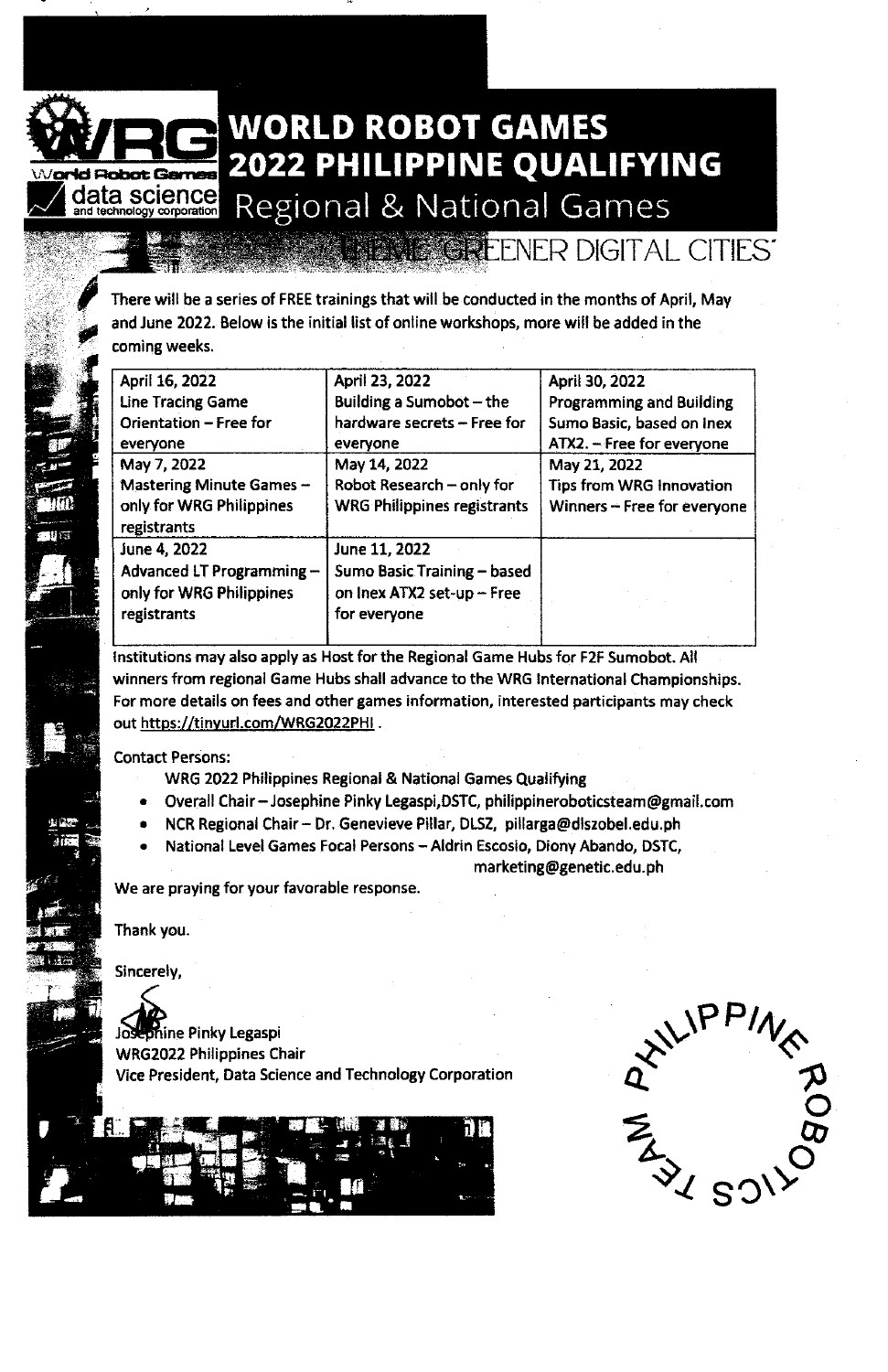

**Register here:** https://tinyurl.com/wrg2022philippines